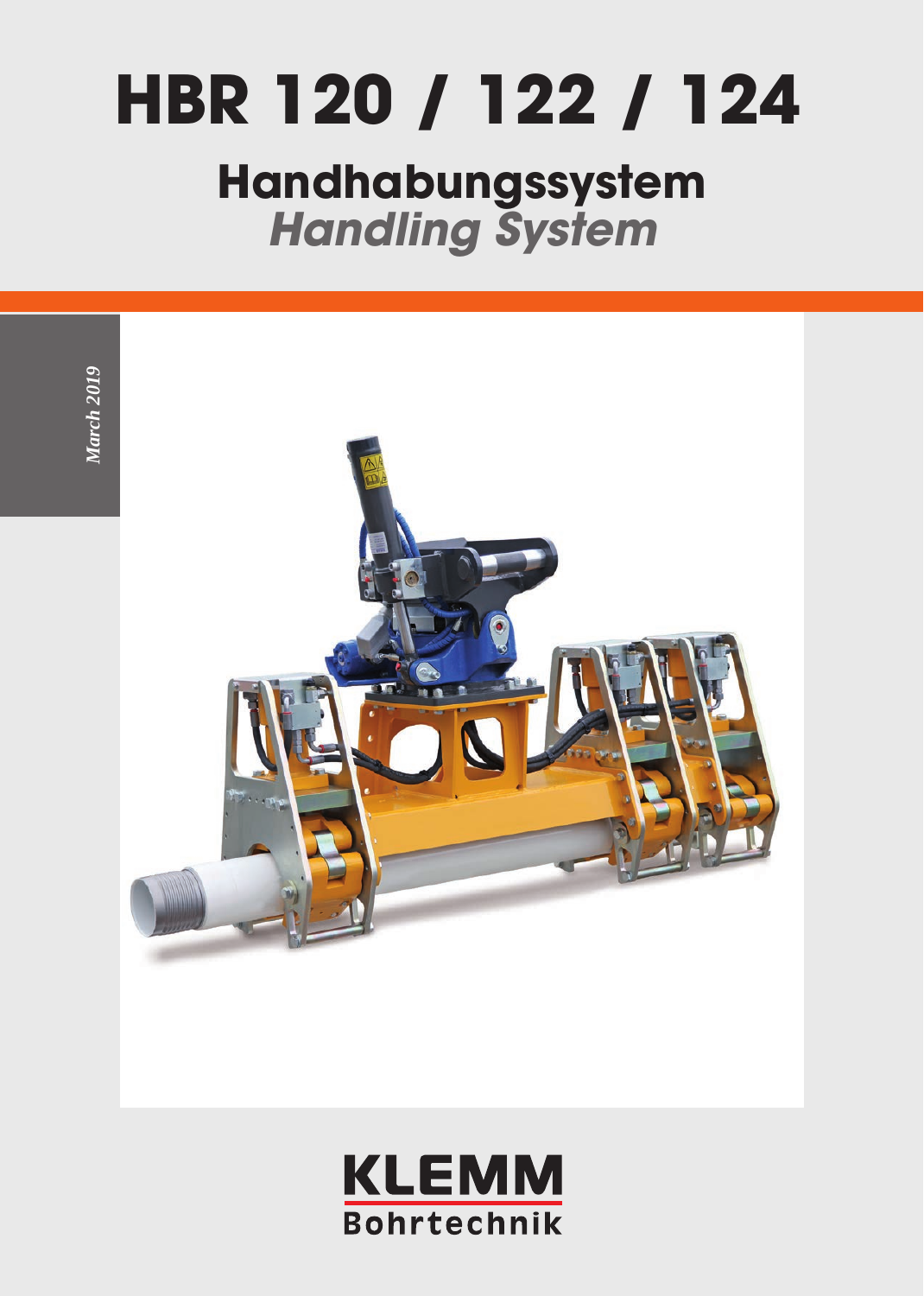#### **Technische Daten** *Technical Specifications*

Handhabungssystem für Bohrrohre als Anbauwerkzeug für Minibagger ab einem Gewicht von 5t.

- Doppelgestänge max. Nutzlänge 3000 mm (weitere Einzelheiten siehe Tabelle Seite 3)
- Einfachgestänge max. Nutzlänge 4000 mm (weitere Einzelheiten siehe Tabelle Seite 3)

Mit elektrohydraulischer Parallelsteuerung für

- Drehen
- Schwenken
- Klemmen Außenrohre
- Klemmen Innenrohre

Alle elektrisch angesteuerten Hydraulikventile befinden sich äußerst platzsparend und mechanisch optimal geschützt innerhalb der Konstruktion des Tiltrotators.

Als zusätzliche Sicherheitsfunktion sind alle Klemmzangen, mit welchen die Rohre aufgenommen und gehalten werden, mit Lasthalteventilen ausgestattet. Hiermit wird sichergestellt, dass selbst bei einem Hydraulikschaden am Bagger oder den Zuleitungen, die Bohrrohre nicht aus den Klemmzangen herausfallen können.

Tiltrotator mit zwei vertikal angeordneten Funktionsebenen:

- Rotationsfunktion 360°, endlos
- Schwenkfunktion mittels Zylinder, Schwenkwinkel +/- 40°

Bis zu 3 Klemmzangen können auf der Konsole montiert werden (Baukastensystem).

Alle Rohrkombinationen werden im Greifvorgang durch die Klemmzangen automatisch in der Mittelachse zentriert. Patentiertes System.

Joystick Add-ons zur Selbstmontage an die vorhanden Bagger-Joysticks sind im Lieferumfang enthalten..

*Handling system for casings and rods as an attachment for excavators with more than 5t weight*

- *• Casing and rod max. usable length 3000 mm (compare chart on page 3 for further details )*
- *• Single drill rod max. usable length 4000 mm (compare chart on page 3 for further details )*

*With electro-hydraulic parallel control for* 

- *• rotating*
- *• tilting and*
- *• clamping casing*
- *• clamping inner rods*

*All electrically controlled hydraulic valves are very compact and mechanically well protected within the structure of the tilt rotator.* 

*As an additional safety feature all clamps with which the casings and rods are received and retained, are equipped with load holding valves. This ensures safe holding of the drill tooling even in case of hydraulic damage to the system.* 

*Tilt-rotator with two vertically arranged functional levels:* 

- *• Rotation function 360 ° axis endless*
- *• Tilt function with cylinder, tilt angle +/- 40 °*

*Up to 3 clamps can be mounted on the console (modular system).* 

*All casing and rod combinations will be automatically centered on the central axis during the clamping process. Patented system.*

*Joystick add-ons for adaption to the existing excavator joysticks are incuded.* 



**01** HBR 120 horizontale Ausrichtung // *HBR 120 horizontal alignment* **02** HBR 120 vertikale Ausrichtung // *HBR 120 vertical alignment*  **03** Joystick Add-ons // *Joystick add-ons*



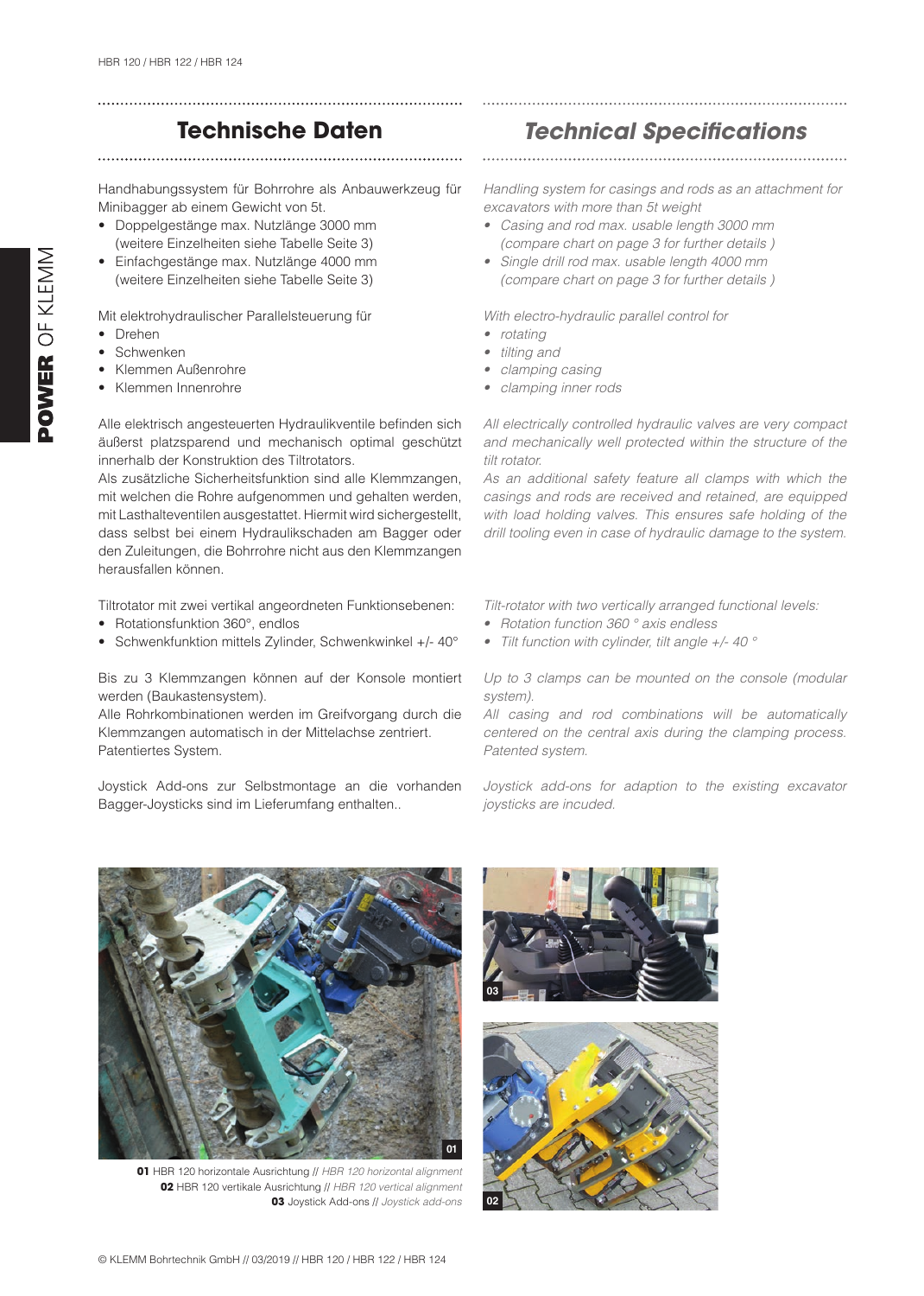### 

#### **Baukasten** *Modular system*

|     | Ausrichtung der<br>Klemmzangen<br>adjustment of<br>clamps | Gestänge-<br>typ<br>rod type           | Greifbereich<br>(mm)<br>clamping<br>range<br>(mm) | Max.<br>Gestänge-<br>länge (m)<br>max. rod<br>length (m) | Zangen-<br>abstand<br>(mm)<br>space<br>between<br>clamps<br>(mm) | Anzahl<br>Zangen<br>quantity<br>clamps | <b>HBR Typ</b><br><b>HBR</b><br>type | Gewicht HBR + max.<br><b>Nutzlast = System-</b><br>gewicht (kg)<br>(ohne Tiltrotator)<br>weight HBR + max.<br>payload = system<br>weight (kg)<br>(without tilt rotator) | <b>Benötigtes</b><br>Schwenk-<br>moment (Nm)<br>(Tiltrotator)<br>required<br>slewing<br>torque (Nm)<br>(tilt rotator) | <b>Benötigtes</b><br>Drehmo-<br>ment (Nm)<br>(Tiltrotator)<br>required<br>torque (Nm)<br>(tilt rotator) |
|-----|-----------------------------------------------------------|----------------------------------------|---------------------------------------------------|----------------------------------------------------------|------------------------------------------------------------------|----------------------------------------|--------------------------------------|-------------------------------------------------------------------------------------------------------------------------------------------------------------------------|-----------------------------------------------------------------------------------------------------------------------|---------------------------------------------------------------------------------------------------------|
|     | Horizontal                                                | Einfach-<br>gestänge<br>single<br>rods | $76,1 - 177,8$                                    | 3                                                        | 600                                                              | $\mathbf{2}$                           | 120                                  | $290 + 150 = 440$                                                                                                                                                       | 4.600                                                                                                                 | 1.900                                                                                                   |
|     |                                                           |                                        |                                                   | $\overline{4}$                                           | 1000                                                             | $\mathbf{2}$                           | 120                                  | $320 + 200 = 520$                                                                                                                                                       | 6.100                                                                                                                 | 3.100                                                                                                   |
|     |                                                           |                                        | $114,3 - 254$                                     | 3                                                        | 600                                                              | $\mathbf{2}$                           | 122                                  | $360 + 210 = 570$                                                                                                                                                       | 5.800                                                                                                                 | 2.600                                                                                                   |
|     |                                                           |                                        |                                                   | $\overline{4}$                                           | 1000                                                             | $\mathbf{2}$                           | 122                                  | $390 + 280 = 670$                                                                                                                                                       | 8.100                                                                                                                 | 4.400                                                                                                   |
|     |                                                           |                                        | $133 - 356$                                       | $\overline{c}$                                           | 500                                                              | $\mathbf{2}$                           | 124                                  | $400 + 200 = 600$                                                                                                                                                       | 6.000                                                                                                                 | 1.600                                                                                                   |
|     |                                                           | Doppel-<br>gestänge<br>double<br>rods  | $76,1 - 177,8$                                    | $\overline{c}$                                           | 600                                                              | $\mathbf{2}$                           | 120                                  | $290 + 150 = 440$                                                                                                                                                       | 4.400                                                                                                                 | 1.400                                                                                                   |
|     |                                                           |                                        |                                                   | $\overline{c}$                                           | 1000                                                             | $\mathbf{2}$                           | 120                                  | $320 + 150 = 470$                                                                                                                                                       | 4.900                                                                                                                 | 1.100                                                                                                   |
|     |                                                           |                                        |                                                   | 3                                                        | 1000/<br>350                                                     | 3                                      | 120                                  | $450 + 225 = 675$                                                                                                                                                       | 6.600                                                                                                                 | 900                                                                                                     |
| 980 |                                                           |                                        | $114,3 - 254$                                     | $\mathbf{2}$                                             | 600                                                              | $\mathbf{2}$                           | 122                                  | $360 + 220 = 580$                                                                                                                                                       | 5.700                                                                                                                 | 2.100                                                                                                   |
|     |                                                           |                                        |                                                   | 2                                                        | 1000                                                             | 2                                      | 122                                  | $390 + 220 = 610$                                                                                                                                                       | 6.400                                                                                                                 | 1.600                                                                                                   |
|     |                                                           |                                        |                                                   | 3                                                        | 1000/<br>350                                                     | 3                                      | 122                                  | $550 + 330 = 880$                                                                                                                                                       | 8.700                                                                                                                 | 1.300                                                                                                   |
|     |                                                           |                                        | $133 - 356$                                       | 1,5                                                      | 500                                                              | $\mathbf{2}$                           | 124                                  | $400 + 250 = 650$                                                                                                                                                       | 6.400                                                                                                                 | 1.800                                                                                                   |
|     |                                                           |                                        |                                                   | $\mathbf{2}$                                             | 500                                                              | $\mathbf{2}$                           | 124                                  | $400 + 350 = 750$                                                                                                                                                       | 7.300                                                                                                                 | 2.700                                                                                                   |
|     | Vertikal<br><mark>e a e</mark>                            | Einfach-<br>gestänge<br>single<br>rods | $76,1 - 177,8$                                    | $\overline{c}$                                           |                                                                  | 1                                      | 120                                  | $190 + 100 = 290$                                                                                                                                                       | 3.600                                                                                                                 | 1.000                                                                                                   |
|     |                                                           |                                        |                                                   | $\ensuremath{\mathsf{3}}$                                | 350                                                              | $\overline{c}$                         | 120                                  | $310 + 150 = 460$                                                                                                                                                       | 6.500                                                                                                                 | 1.800                                                                                                   |
|     |                                                           |                                        | $114,3 - 254$                                     | $\mathbf{2}$                                             | ÷,                                                               | 1                                      | 122                                  | $220 + 140 = 360$                                                                                                                                                       | 4.600                                                                                                                 | 1.500                                                                                                   |
|     |                                                           |                                        |                                                   | $\ensuremath{\mathsf{3}}$                                | 350                                                              | $\overline{c}$                         | 122                                  | $390 + 210 = 600$                                                                                                                                                       | 8.600                                                                                                                 | 2.700                                                                                                   |
|     |                                                           | Doppel-<br>gestänge<br>double<br>rods  | $76,1 - 177,8$                                    | $\mathbf{2}$                                             | 350                                                              | $\mathbf{2}$                           | 120                                  | $310 + 150 = 460$                                                                                                                                                       | 6.100                                                                                                                 | 1.800                                                                                                   |
|     |                                                           |                                        | $114,3 - 254$                                     | $\mathbf{2}$                                             | 350                                                              | $\mathbf{2}$                           | 122                                  | $390 + 220 = 610$                                                                                                                                                       | 8.100                                                                                                                 | 2.800                                                                                                   |

Der Baukasten erlaubt den Aufbau verschiedener Schwenkrotatoren auf den Greifern. Bei der Auswahl des Baggers ist neben dem Systemgewicht des Greifers auch das Gewicht des Schwenkrotators (ST 6: 150 kg; ST 10: 275 kg; ST 15: 400 kg) und des Bohrwerkzeugs zu berücksichtigen. Um eine Überlastung des Schwenkrotators zu vermeiden, ist dieser auch in Abhängigkeit des Einsatzgewichtes des Baggers auszuwählen. // *The modular system allows the mounting of different tilt-rotators. For the selection of the excavator the weight of the gripper system, tilt-rotator (ST 6: 150 kg; ST 10: 275 kg; ST 15: 400 kg) and tooling has to be considered. The tilt-rotator has to be choosen in accordance to the operating weight of the excavator to avoid an overload of the tilt-rotator.*